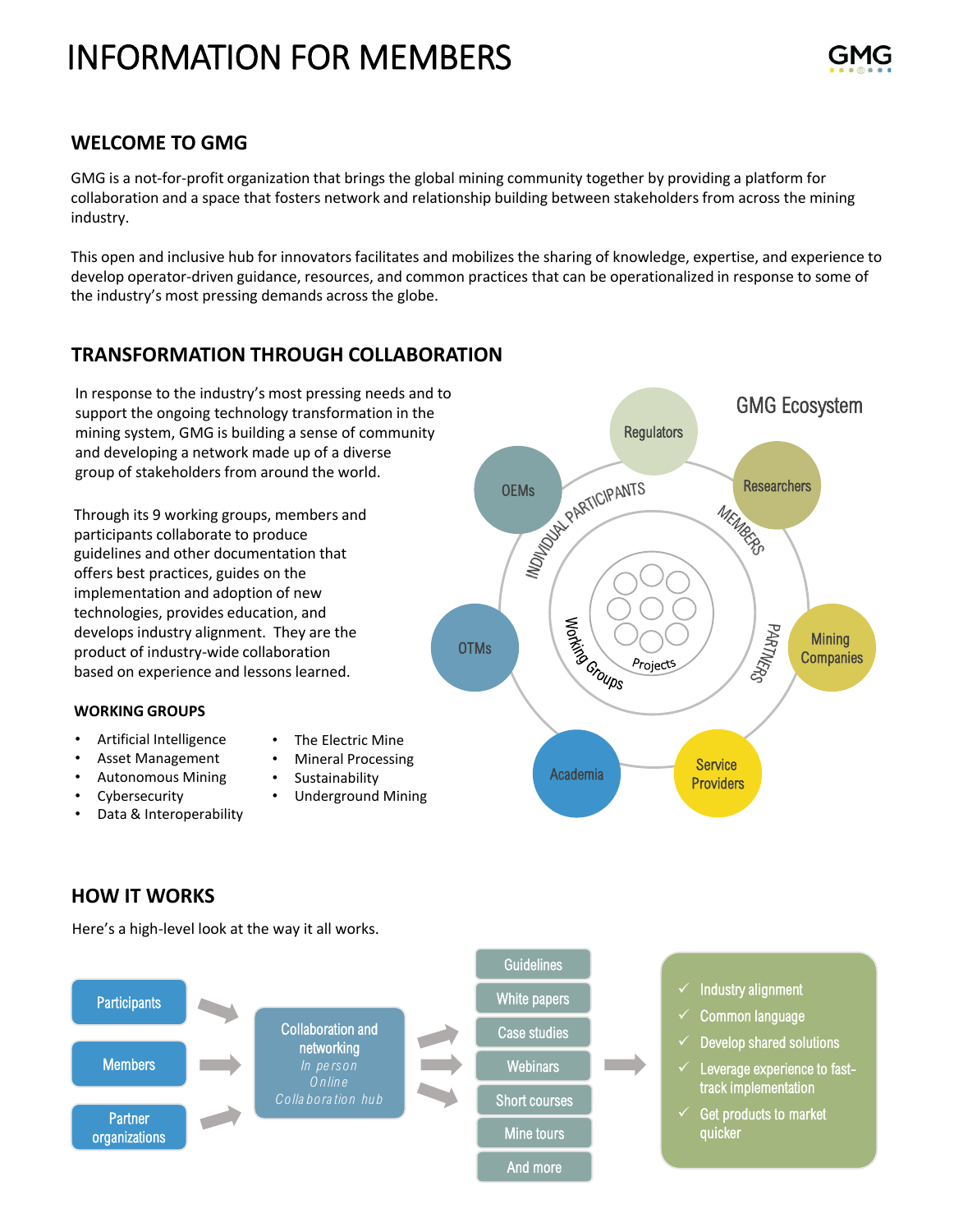# **HOW TO GET INVOLVED**

**LEADERSHP ROLES (members only)**

All employees of member companies are welcome to get involved in GMG. Here are some things to consider before diving into the GMG community:

| From a corporate<br>perspective          | What working groups or projects should my company be<br>involved in? Who within the company should be involved and in<br>what way (steering, sharing expertise, learning)? What level of<br>involvement are we looking for? |  |
|------------------------------------------|-----------------------------------------------------------------------------------------------------------------------------------------------------------------------------------------------------------------------------|--|
| <b>From an individual</b><br>perspective | What do I want to get out of my involvement? How much time<br>do I want to invest? Do I prefer taking on a leadership role or<br>taking on tasks? Am I more interested in absorbing knowledge<br>or sharing expertise?      |  |

Ideally a company would have different people participating in the different working groups and projects – this gets the right people with the right expertise in the right places and avoids volunteer exhaustion. Tip

There are so many ways to get involved – let's find what works best for you:

#### Responsibility **Administering** GMG affairs Hold GMG to high standards of practice; ensure governance reflects member needs Advise BOD; review project progress and pipeline; provide guidance on projects and collaborations; input on prioritization Ensure projects move forward and remain relevant Define strategy; launch projects; motivating and educating broader participants; strategic oversight and guidance Oversee project plans; ensure outputs are high quality/relevant; ensure projects have balanced stakeholder representation  $\#$  of positions  $\begin{array}{ccc} 7 & 2 \end{array}$  / leadership member 1-2 / working group  $< 12$   $< 12$ **Term** 2 yrs 2 yrs 2 yrs As long as membership in good standing 2 yrs 2 yrs Until project completion # of meetings | Quarterly As needed Quarterly | 2 / yr (min) 2 / yr (min) As needed Board of **Directors** Governance **Committee** Leadership Advisory Board Working Group Coordination **Committee** Working Group **Steering Committee** Project Steering **Committee** Who Elected by GMG membership Representatives of members Representatives of leadership members Working group leaders Leaders in the Experts on topic<br>field/focus area

### **SHARE YOUR EXPERTISE ABSORB KNOWLEDGE**

- $\checkmark$  Contribute to and/or review content of publications
- Present during a forum or workshop on an industry topic
- $\checkmark$  Present on a GMG related project during a short course, workshop or other industry events
- $\checkmark$  Give a webinar
- ✓ And more

#### Absorb learnings so you can bring that knowledge back to your operation.

- $\checkmark$  Participate in webinars, short courses, forums, roundtables, etc.
- $\checkmark$  Participate in working group events and workshops
- ✓ And more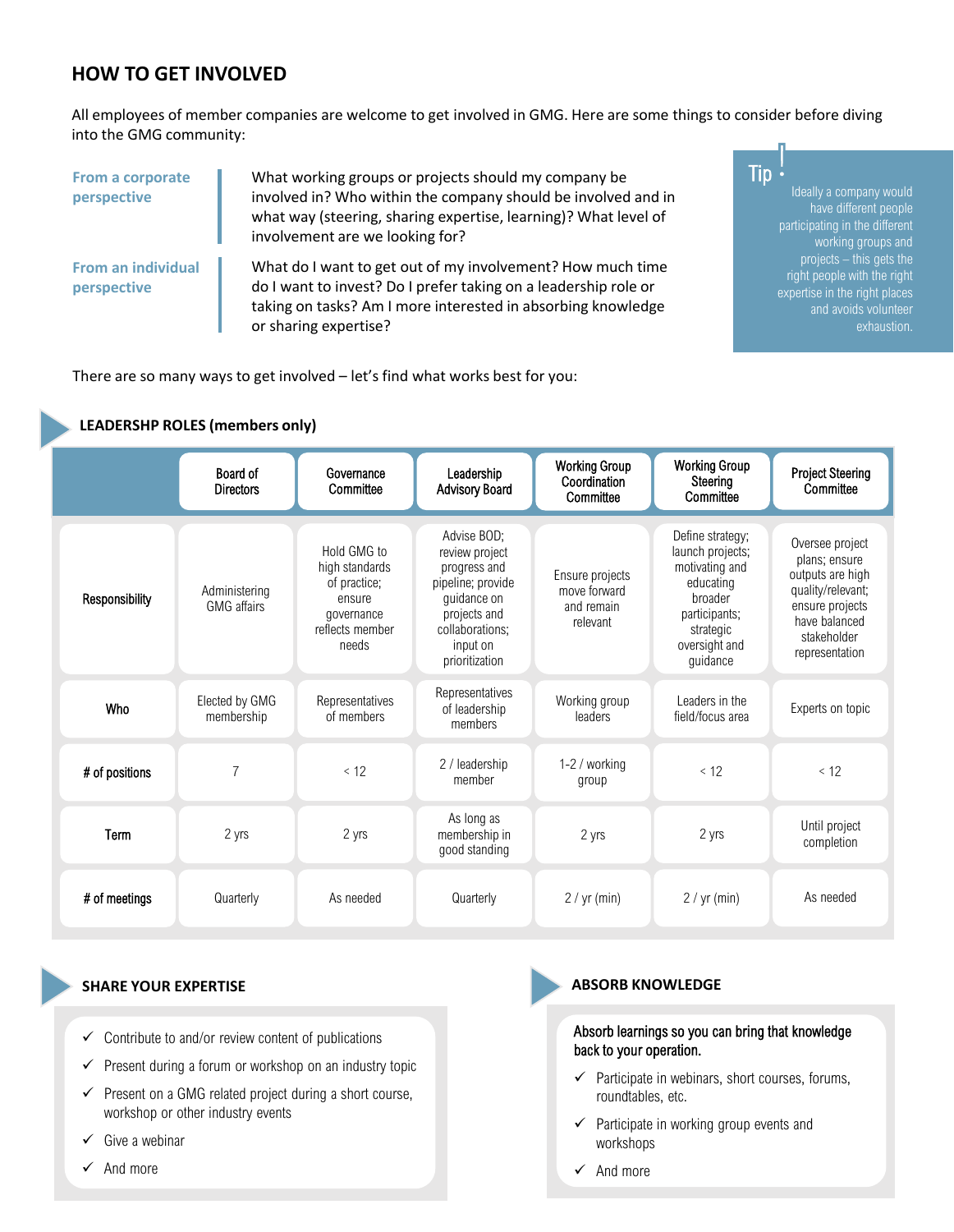# **MEMBER COMPANY REPRESENTATIVES**

Representatives (up to 2) from member companies serve as the bridge between your company and GMG, making sure information flows both ways.

The main responsibilities for this role are:

• Manage the vote process for your organization internally and vote or appoint a representative to vote on behalf of your company

# **GMG WORKING GROUPS**

#### • Approve the appointment of any company representation on a steering committee

- Be responsible for the review of your company's participation within GMG
- Be responsible for membership renewal
- Be responsible for general GMG reporting
- Share GMG materials/requests internally

#### ARTIFICIAL INTELLIGENCE

Facilitate a greater understanding of AI, identify the challenges associated with its applications in mining and enable companies to adopt AI solutions safely and effectively.

### **CYBERSECURITY**

Develop a culture of cybersecurity, foster cybersecurity awareness and provide guidance for the global industry to enable secure and resilient systems and networks.

### MINERAL PROCESSING

Industry challenges relating to mineral processing. Topics include comminution efficiency, plant improvement and design, metallurgical accounting and testing procedures.

#### ASSET MANAGEMENT

Identify and share leading practices in asset management, reliability and maintenance to improve safety, ESG and operating performance.

#### DATA & INTEROPERABILITY

Oversee projects enabling the free access to data across the mine cycle to enable effective and efficient use and collaborate on a common vision for interoperability.

### **SUSTAINABILITY**

Develop resources and foster collaboration across GMG and the industry on issues relating to operationalizing sustainability, to make it clearly measurable and integrated throughout operations.

### AUTONOMOUS MINING

Identify, support and develop tools and knowledge to enable autonomous mining as a safe, innovative and productive approach.

### THE ELECTRIC MINE

Accelerate the adoption of all-electric technologies in mining, address challenges and share information to enable safer, more efficient, productive and cost-effective mines.

### UNDERGROUND MINING

Identify and address common underground mining challenges and opportunities, considering the adaptability of the mine infrastructure and new and legacy technologies.

# **GET STARTED TODAY!**

- Have your company's employees fill out [this form](https://gmggroup.org/join-projects-working-groups/) if they are interested in getting involved and we'll get you set up to participate.
- $\checkmark$  Each person you put forward will receive an invitation to join our collaboration hub (Bitrix platform) – be sure to accept it as this is where you can connect with others in the community and more.
- $\checkmark$  GMG is an active community with new opportunities to collaborate and learn popping up on a regular basis. Be sure to sign up to receive our [mailing list](https://mailchi.mp/gmggroup/newslettersignup), follow us on social media and on [Eventrbrite](https://www.eventbrite.ca/o/global-mining-guidelines-group-gmg-28575873631)
- $\checkmark$  Catch up on what's been happening at GMG via the [member report](https://gmggroup.org/guidelines-and-publications/)
- Review existing guidelines and other publications to become familiar with GMG work
- Get active now! Check out the [events](https://gmggroup.org/event-directory/) page on our website to find out what is taking place right now

Still have questions for us? Contact our membership program manager [Elaine Kinsella](mailto:ekinsella@gmggroup.org) who will be happy to help you.